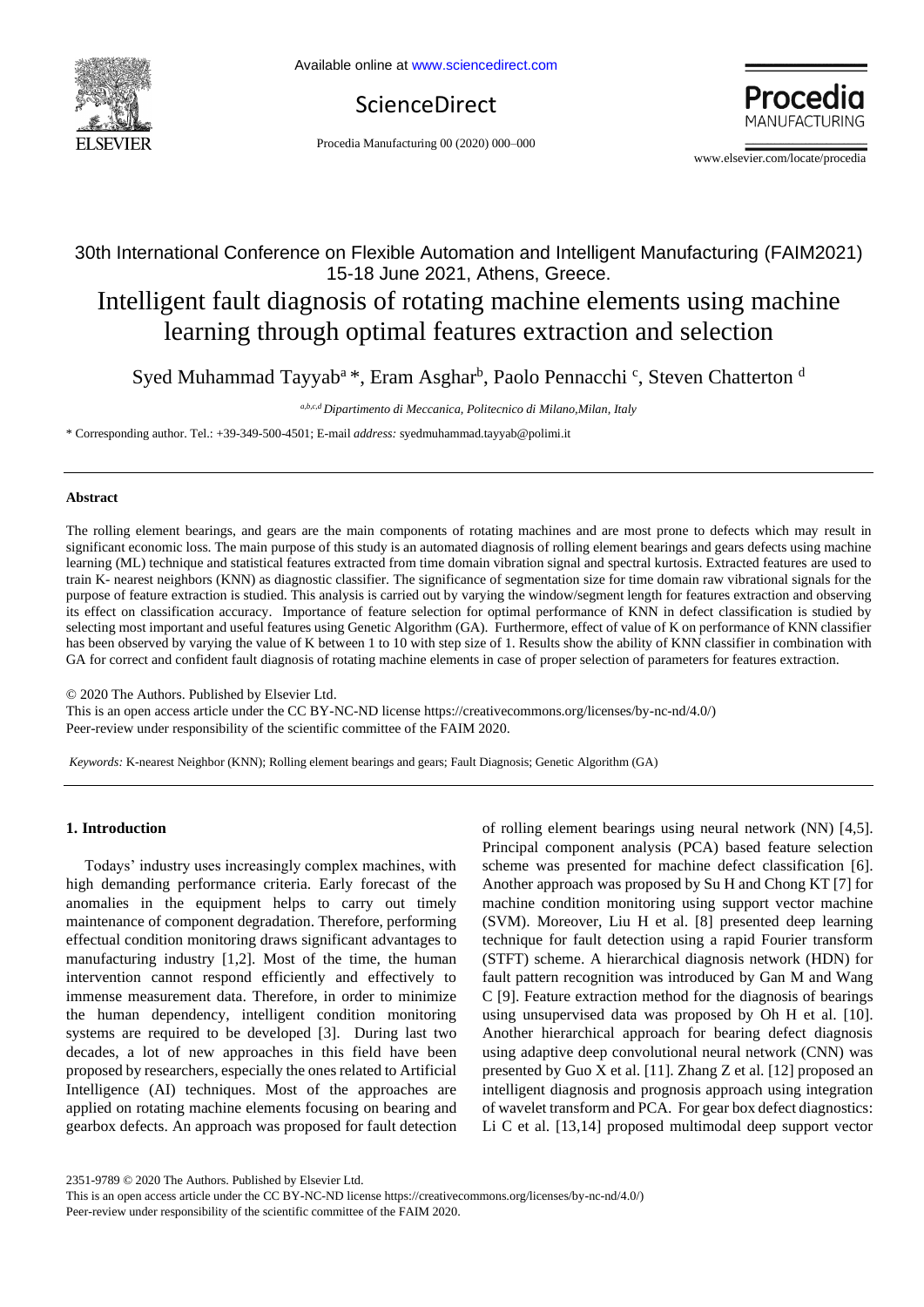classification (MDSVC) and a deep random forest fusion (DRFF) technique, Chen Z et al. [15,16] used multiple layered neural network scheme and convolutional neural network method.

To improve the accuracy and efficiency of fault diagnosis of rotating machinery, application of Machine Learning techniques in machine condition monitoring still need more encouragement and attention. Therefore, the goal of this research is to develop an autonomous fault classification system, using appropriate artificial Intelligence technique, that can be used to improve the efficiency and applicability of condition monitoring technology.

The remainder of the paper is arranged as follows: in the next section recent literature related to fault diagnostics through AI techniques has been illustrated. Later, Section 3 consists of a case study in which the proposed approach is applied to the vibrational samples of two types of rotating machine elements separately. One is rolling element bearing and the other component is gear. In section 4, detailed analysis of the results obtained from the proposed approach has been carried out. The whole research work is being summarized in the section 5 along with some future recommendations.

### **2. Literature Review**

Accurate fault detection and diagnosis systems have gained significant importance so that the potential failures of machinery can be managed properly. Various methods have been applied by researchers to tackle these issues. However, for condition monitoring of rotating machine elements, vibration monitoring is most widely used, as was published in [17]– [20]. Since the raw vibrational data is 1-dimensional time domain series data; extracting the appropriate features as health indicator is required. Those mechanical components that are often highly loaded in rotating machinery are gears and bearings (rolling element bearings in particular), responsible for early damages in machine's life. Rolling element bearing and gears are vital part of rotating machinery and their failure cannot only cause production losses but also lead to the financial losses. It is important to mention here that only bearing related defects are responsible for more than 40% of the failure in industrial machines [21]. In this instance, a lot of research in the field of fault diagnosis has been carried out since last few decades. Qicai Zhou et al. presented a study in which K-mean algorithm was used to label the un-labeled signals [18]. A comparison of the performance of ANN and KNN was carried out by Rohit S. Gunerkar et al. [19]. The study was performed on rolling element bearings based upon feature extracted after wavelet transform. J. P. Patel did comparison between ANN and SVM considering bearings and found that SVM gave better results as compared to ANN [20]. Few years back, a method based on spectral kurtosis (SK) and cross correlation was presented by Jing Tian et al [22] to diagnose defects and monitor the degradation of bearings in electric motors. The method was validated by experiments using machinery fault simulator. Daniel Augusto [23] carried out analysis to diagnose faults in water cooling system using data collected from real engine at all speeds to train the classifier. The performance of KNN and ANN classifiers was compared and found same using average mean square and classification error.

Many studies have been made in past few decades on the fault detection of mechanical components using AI techniques [24,25]. Since using these techniques for diagnosing defects have various benefits if compared with the traditional mathematical and statistical modelling approaches. However, there are lots of things still need to be improved for these methods in order to make it more effective and practical to solve real world applications [26]. Furthermore, Genetic Algorithm (GA) applications with vibrational signal analysis in machine condition monitoring and fault diagnosis still need more support and attention because of the lack of existing evidence. Vibration based conditional monitoring is most popular for early monitoring and identification of defects. However, localized faults produce very weak impulses in vibrational signals. Therefore, it is difficult to detect these faults using existing frequency domain methods [27]. Various supervised machine learning methods have so far been used for fault identification of rolling element bearings and gears using time domain statistical features. However, the fault classification through the usage of minimum features is still a challenge for researchers.

In the light of existing literature, it was observed that there is still need to improve the quality of the features extracted from vibrational data so that they may contain appropriate and enough information regarding machine health in order to properly train ML classifier for defect diagnosis. In this research work, vibration-based monitoring technique is used for fault diagnostics of rolling element bearings and gears. Statistical features derived from time-domain signal and spectral kurtosis are extracted. Then, K- Nearest Neighbor is applied upon the combination of all extracted features to classify the faults. The performance of classifier is compared for different values of K in order to determine its potential in classifying various faults of bearings and gears. Afterwards, Genetic algorithm is used to select most suitable features for optimizing the performance of KNN classifier.

#### **3. Case Study**

For accurate mechanical fault diagnosis realistic and correct features extraction from vibration signal; containing enough information regarding machine/component's health is of paramount importance. For feature extraction from vibration data, it is to be divided into samples having same number of points (dimension). The number of points in one sample will be referred as window size  $(W)$  for feature extraction in this paper. In order to find effect of window size for feature extraction on classification accuracy, it is essential to set some reference. For this purpose, window size corresponding to one rotation  $(Wr)$  is considered as reference in this paper, which can be described as:

$$
Wr = 60 \, Fs/R \tag{1}
$$

Where;  $Fs$  is the sampling frequency of acceleration sensor in  $Hz$  and  $R$  is the revolution per minute of the rotating machine. The case study was carried out for both components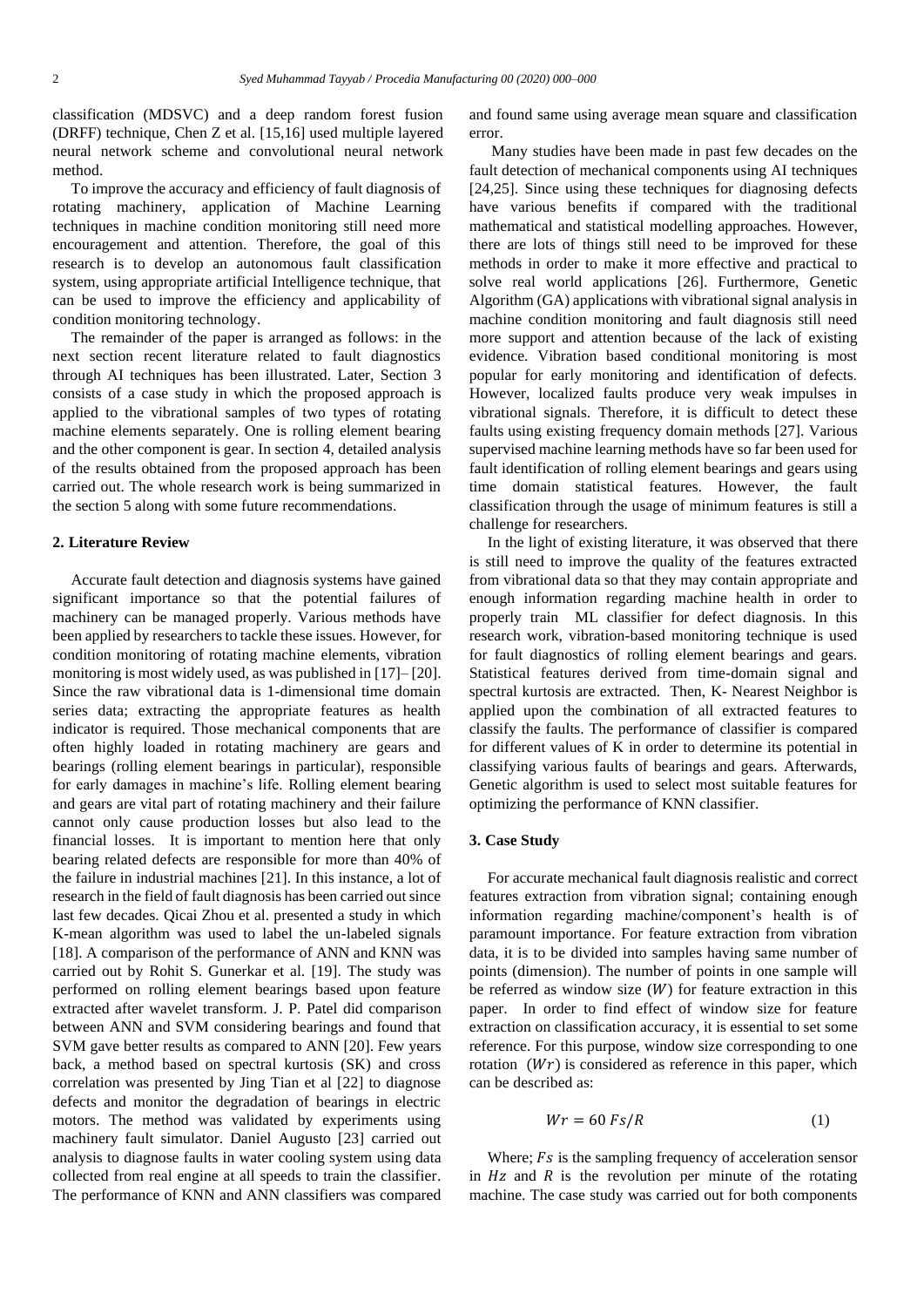(rolling element bearings and gears) separately. Statistical features derived from time-domain signal and spectral kurtosis (SK) are extracted. Initially, 16 features (root mean square, peak to peak, kurtosis, crest indicator, impulse, energy-I, skewness, standard deviation, variance, shape factor, margin factor, energy-II, spectral kurtosis means, SK kurtosis, spectral kurtosis skewness, spectral kurtosis standard deviation) were calculated keeping the window size  $W = 400 \, (-Wr/4)$  for bearings' and  $\sim Wr$  for gears' data set). The dimension of feature matrix for rolling element bearing and gear data set was 609x16x4 and 250x16x3, respectively. In order to analyze the effect of window size  $W$  for feature extraction on classifier accuracy, it was increased to 800 ( $\sim Wr/2$ ) and 1200 ( $\sim$  2Wr/3) for rolling element bearing and to 800 ( $\sim$  2Wr) for gears.



Figure. 1: Working Methodology

Since the requirement of this era is to automatize the fault diagnosis to avoid human intervention in this tedious task. For this instance, the classification technique from machine learning (K- Nearest Neighbors) has been applied to diagnose the defects of rotating machine elements. The flow of the adopted methodology is illustrated in Fig.1.

## *3.1. Experimental setup and vibrational data*

The rolling element bearing vibration signals used for analysis were downloaded from CWRU Bearing Centre [28] as shown in Fig.2. Vibration data are collected for motor loads from 0 to 3 hp and motor speeds from 1,720 to 1,797 rpm using two accelerometers installed at both the drive end and fan end of the motor housing, and two sampling frequencies of 12 kHz and 48 kHz were used. Four classes of data with 48 kHz sampling frequency were selected for research as mentioned in Table-1. Experimental data for gear fault diagnosis was acquired from online shared gear faults data sets [29] as shown in Fig. 3. In each case of gears data set, the acceleration was recorded for a duration of 10 second with the sampling frequency of 10 kHz. The gearbox fault data was collected in three different pinion conditions (see Table-2).



Figure. 2: Experimental test setup for bearing data set [28]



Figure. 3: Experimental test setup for gear data set [29]

|  |  | Table 1. Selected bearing fault classes |  |  |  |
|--|--|-----------------------------------------|--|--|--|
|--|--|-----------------------------------------|--|--|--|

| <b>Classes</b> | Type of defect                         | Fault<br>diameter | <b>Motor</b><br>Load<br>(HP) | <b>Motor</b><br><b>Speed</b><br>(rpm) |
|----------------|----------------------------------------|-------------------|------------------------------|---------------------------------------|
|                | Normal                                 | No fault          |                              | 1797                                  |
| 2              | Ball                                   | 0.021"            |                              | 1797                                  |
| 3              | <b>Outer Race</b><br>Centered<br>@6:00 | 0.021"            |                              | 1797                                  |
|                | <b>Inner Race</b>                      | 0.021"            |                              | 1797                                  |

Table 2. Selected gear fault classes

| Classes               |          |                      |                                |
|-----------------------|----------|----------------------|--------------------------------|
| <b>Type of Faults</b> | No fault | One chipped<br>tooth | Three consequent<br>worn teeth |

## *3.2. Application of K-nearest neighbors algorithm*

KNN is an algorithm that learns from all available patterns (training data) and classifies the new patterns (testing data) based on the similarity measure between them. The similarity measure is the minimum distance (e.g. Mahalanobis distance, Euclidean distance etc.) between the data points. It requires to set the number of nearest neighbors (k) that are considered for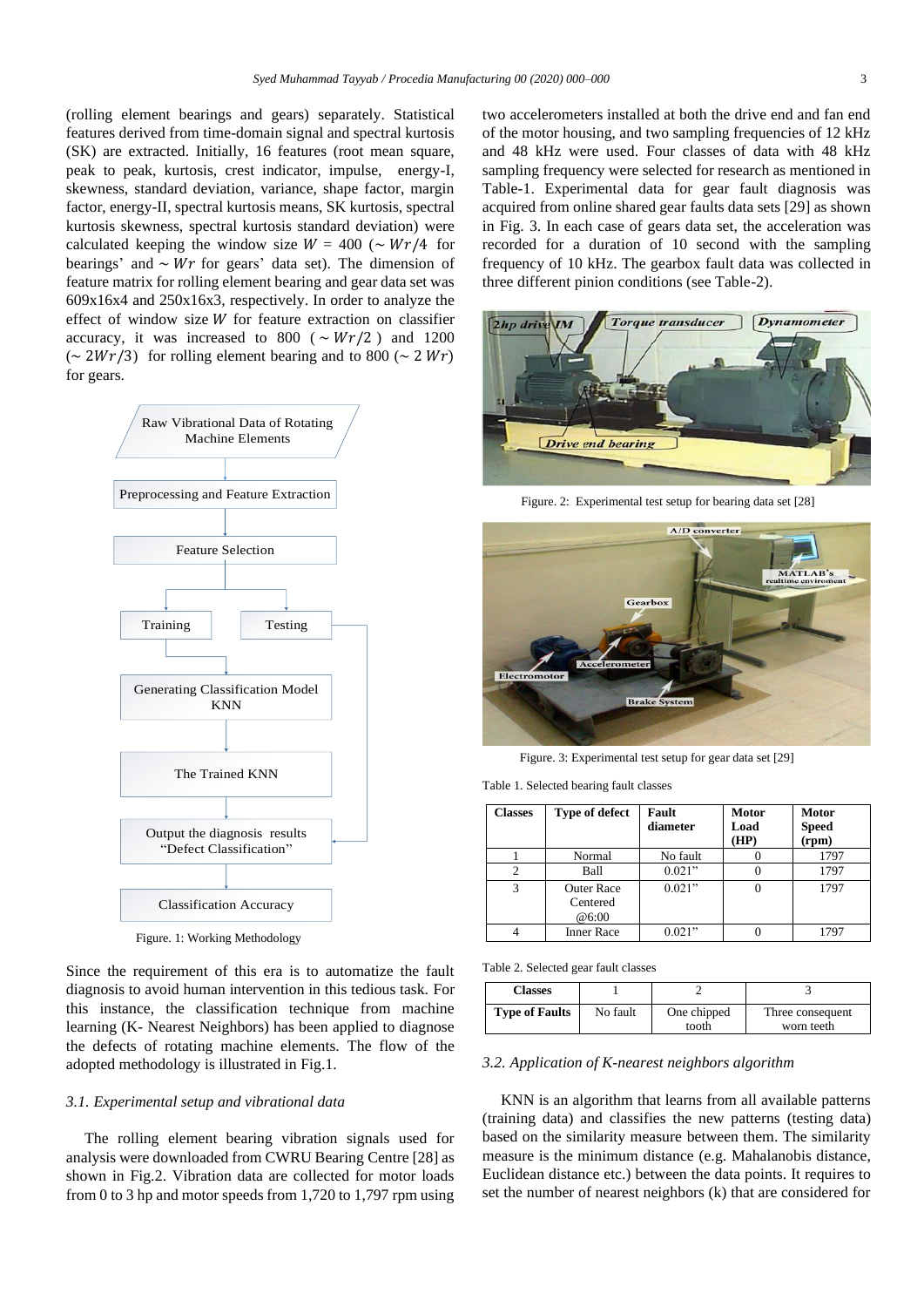classification based upon selected similarity measure. The classification through KNN algorithm is divided into training and testing phases. The available data is divided into training and testing samples. During the training phase, KNN model finds the relationship between predictors and targets of training data whereas; in testing phase, trained model is tested for its ability to predict the correct classes of testing data whose labels are known but the model has not already been trained on this data.

In this research, analysis is carried out to ascertain the effect of K values and window size for feature extraction to improve the classification accuracy of model. Euclidean distance is used in this study to find the similarity between the data points which is simple to implement and can give good results. Lesser the distance between data points, higher is the similarity. Initially, KNN model is trained and tested using all extracted features. However, in order to reduce the dimensionality of feature matrix for the purpose of reducing the computational requirements and improving the classification accuracy, optimal features are selected through wrapper approach. Genetic Algorithm (GA) is used for effective feature selection for isolating the best features evaluated through fitness criteria. The significance of using GA over other methods is that it consumes less computational power i.e. no need for derivative calculations. It is more robust algorithm and has a superior global searching capability in complicated search spaces. On contrary, GA needs preliminary tuning and typically many fitness evaluations are required to get better solutions. In this case study, GA parameters have been defined carefully and algorithm was run for enough number of generations to achieve effective convergence. The fitness/ objective function of this algorithm returns the numeric value calculated against every sample for randomly selected features. This selection is controlled through the values generated in the binary encoded genome. The performance of KNN classifier in terms of minimizing the classification error by resubstitution/ resubstitution loss is used as the fitness function for GA.

#### *3.3. Optimization through Genetic Algorithm*

GA is used for selection of best features in order to reduce the dimensionality of features matrix and to optimize the performance of KNN. The algorithm starts by initializing the population (design variables/ labelled data) which is later evaluated based on considered fitness function. This population of variables is user defined and needs to be set appropriately. GA can be used for feature selection using binary or real coded individuals. In this case study the population of individuals is randomly generated "genomes" which is a binary encoded bit. The reason behind using the binary bits is that it helps to reduce the likelihood of convergence within the population. The whole subset of variables is subjected to three GA operators; selection, crossover and mutation. Genetic operators are based on the idea of heredity of genetic characters over the generations. By the application of these operators, best solutions/individuals are separated resulting in the convergence of the fitness towards global best solution over the generations till the stopping criteria meets [30]. Most common fitness evaluation or selection methods are proportionate, ranking and tournament selection. In proportionate selection method individual fitness is divided by the average fitness of population; roulette wheel is one of the most used method in which slice of circular roulette wheel is assigned to individuals. Upon spinning it up to the "number of population"; gives the parents and child sequences which is repeated iteratively. In the second method fitness scale is not required because every chromosome is ranked based on its own fitness, this helps in preventing the early convergence. The disadvantage is that the ratio of expected values of individuals remains same even when the fitness variance is low or high. In the tournament selection two individuals are randomly selected from initial population and the best individual from those two is preserved for next generation. In GA, selection method is of critical importance, it aids in finding out the individuals which need to be prioritized to produce next generation (child chromosomes). Thus, setting it carefully may lead the solutions towards desired optimality level. If the selection is strong and strict, highly fit suboptimal solution may take over population. On contrary, slow convergence is normally observed in case of weak selection. In this case study, tournament selection has been used as selection criteria; two individuals executed from the initialized population are set out for a tournament and the best individual is preferred as a parent. Most discriminating feature of GA over other search methods is crossover as it contributes in maintaining diversity by introduction of new genetic content when operated on two chromosomes to produce off-springs. In order to accelerate the search in population recombination operator is applied. Simplest way of crossover is to choose a cutoff point randomly and exchange the genetic content by combination of single segment of two parents to give child sequence. There are many methods to accomplish recombination. To achieve better performance and better combinations, properly designed crossover mechanism is required thus recombination should be carried out with some probability called crossover rate. Crossover rate is the ratio of number of child sequences produced in each generation to the population size. The third GA operator is mutation; it simply alters one or more genes that are lost during selection operator to maintain diversity. Although it is secondary operator but its probability of applying is as important as that of crossover. Most common mutation is the bit flip mutation in which it randomly selects two individuals and swaps them with a probability called mutation rate [30]. Moreover, in the applied algorithm of GA, diversity of the solutions has been maintained by preserving the best individuals for the next generations, this phenomenon is called elitism. The algorithm for GA has been designed in MATLAB using the input extracted from the features (labelled data). GA rely on its population unlike traditional techniques. Thus, population size is user defined and it has drastic effects on the performance of GA. Small population size may result into premature convergence and large population size takes unnecessary computational time. In this case study population size is set to be 50. The algorithm for GA is represented in Fig 4. Initializing the population and then converting the individuals into binary encoding facilitates in finding out the fitness of all individuals based on the selection fitness/evaluation criteria. GA does not have intense mathematical requirements, so it has the tendency to handle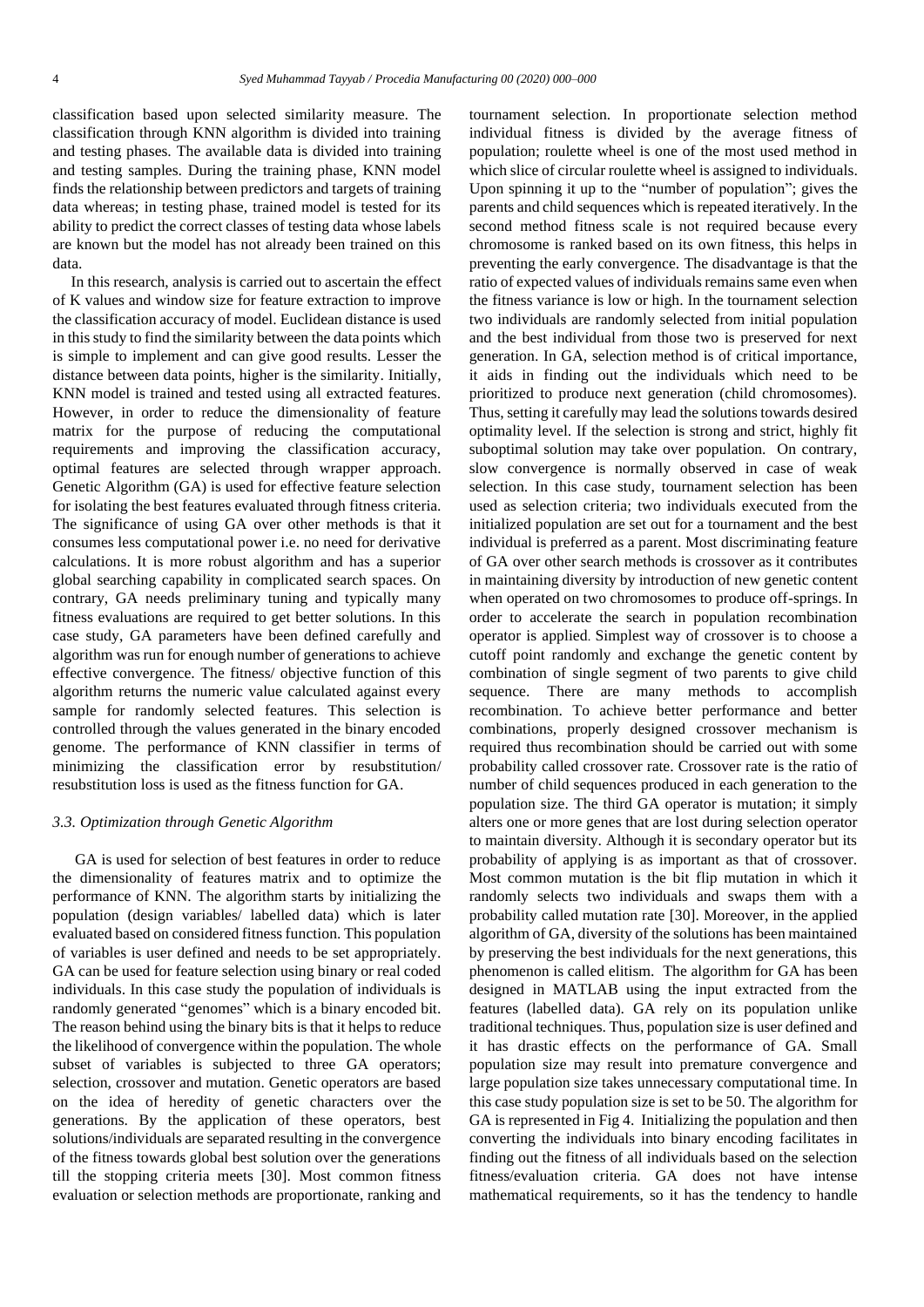any type of fitness/ objective function and constraints. In this case study, the objective function of GA is to minimize the classification error. In every generation it selects the individuals having minimum classification error and use these individuals for next generations and discard the other ones considering equal importance to the data of all classes. The best individuals are the offspring for current generation and parents for the next successive iteration, evolving the cycle till the stopping criteria is fulfilled.

## **4. Results and Discussion**

Performance of KNN classifier in terms of classification accuracy for both rotating machine elements (rolling element bearings and gears) is appended at Table 3. For rolling elements bearings three window sizes ( $W1 = 400 \approx Wr/4$ ,  $W2 = 800 \approx$  $Wr/2$  and  $W3 =1200 \approx 2Wr/3$ ) were used for feature extraction. All 16 extracted features were used for training the KNN model. For  $W=400$ , classification accuracy was observed more than 90% for all values of k under observation. The minimum accuracy was 90.3% for K=2 and maximum accuracy was 93.6% for K=  $5&7$ . Confusion matrix for K=4 at this window size is shown in Fig. 5a. By increasing the window size to 800, classification accuracy was improved for all values of K under consideration. For  $W = 800$ , minimum classification accuracy of 97.3% was observed for K=2 and maximum accuracy of 98.2 % was observed for K=4. Confusion matrix for  $K=4$  at this window size is shown in Fig. 5b. Afterwards, window size was further increased to 1200. For this window size, 99.6% classification accuracy was observed for  $K = 2$  to  $k=10$ . Classification accuracy at this window size ( $W = 1200$ ) was further improved to 100% after applying Genetic Algorithm (GA) for features selection. GA selected only 04 features (Root Means Square, Impulse, Kurtosis and Shape Factor) which reduced the dimensions of features matrix. Confusion matrix for K=4 at this window size are shown in Fig 6a and 6b.

For gears data set two window sizes ( $W1 = 400 \approx$  $Wr, W2 = 800 \approx 2Wr$  were used for feature extraction. Firstly, all 16 features were used for the classification. For window size  $= 400$ , classification accuracy of above 92% was observed for all values of K between 1-10. Maximum accuracy was observed to be 94.6% at K=4. Confusion matrix for K=4 at this window size is shown in Fig 7. By increasing the window size to 800 classification accuracy was significantly improved for all values of K. Minimum classification accuracy was observed to be 98.2% for K=8 and 100% classification accuracy was achieved for K=2-5 (see Fig. 8a). When GA was applied for feature selection, 03 features (kurtosis, skewness and standard deviation) were selected. Accuracy of classification was improved to 100% for K=2-9 (see Fig 8b). Dimensionality of features matrix was reduced. For both data sets it is observed that performance of KNN in terms of classification accuracy is not much sensitive to value of K between 1-10. However, by increasing the window size for features extraction to 800,1200 for bearings and to 800 for gears, performance of both classifiers was remarkably improved. It shows that for proper feature extraction which will carry the correct information regarding the equipment defect, it is essential to use appropriate size of window. It is observed that acceptable classification accuracy can be achieved by setting  $W \geq Wr/2$  for rolling element bearings and  $W \geq$  $2Wr$  for gears. Features extracted by using smaller windows will not carry adequate information for correct fault classification.

Feature selection through GA was very useful in order to find most important features for fault diagnostics. Individuals having the best fitness were obtained for generation size 100 (stopping criteria) and population size of 50. Crossover and mutation operator need to be designed appropriately with some probability rate to attain better performance. In this case study the crossover between two samples is being carried out at a rate of 0.8 and the same rate has been used for mutation. KNN did fault classification with 100% accuracy using only 04 and 03 features selected through GA in case of bearings and gears, respectively. Furthermore, the performance of classifier was improved in terms of computational time as well. The computational time was reduced up to 73% in case of bearings and up to 48% in case of gears data set. Figures 9 (a) and (b) show reduction in computational time because of dimensionality reduction for bearings and gears data sets, respectively. Performance comparison of this study with few existing studies, who have used the Case Western Reserve University Bearing data set, is given in Table 4.



Figure. 4: Genetic algorithm for feature selection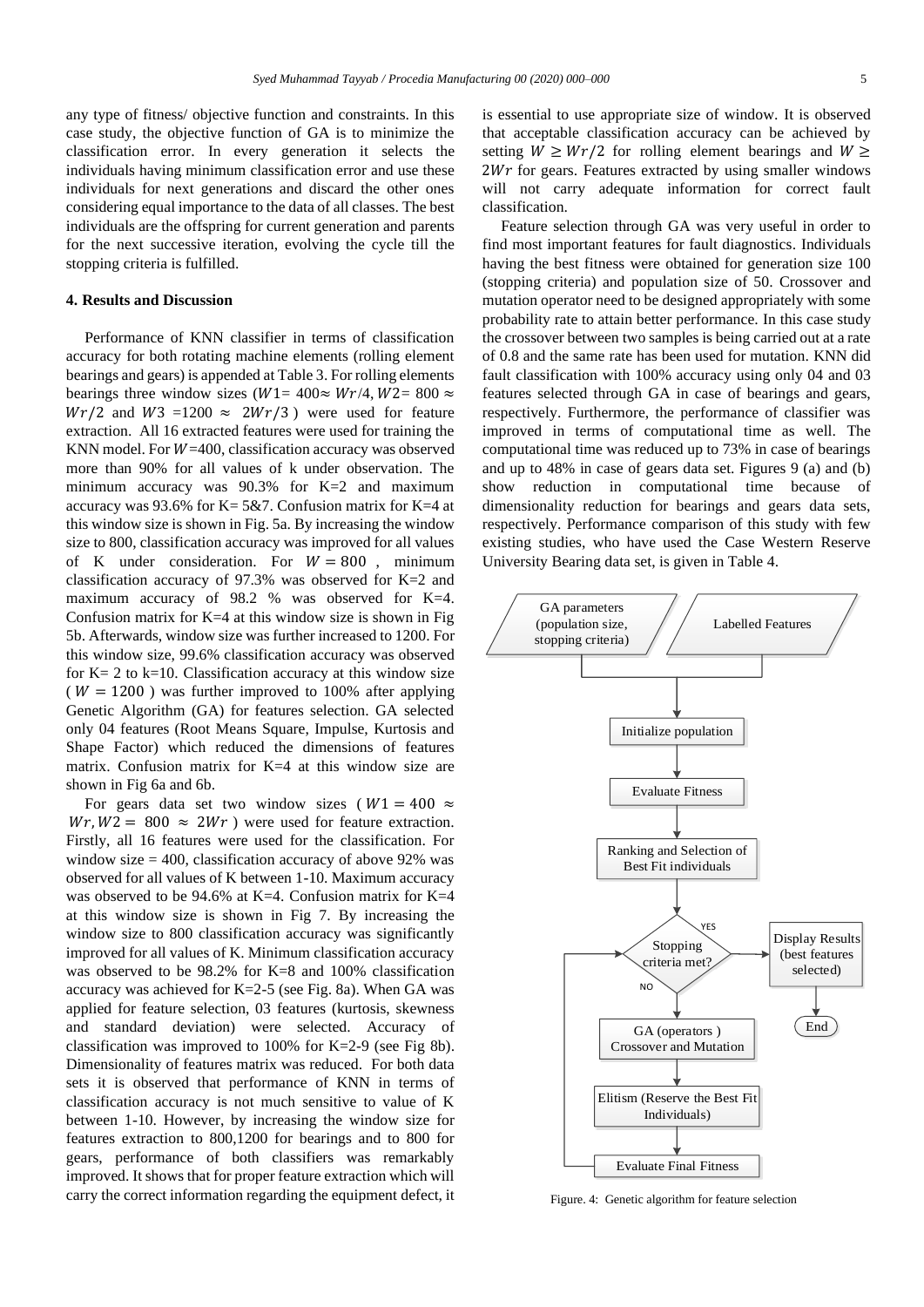Table 3. Classification Accuracy and Computational Time

| <b>Rolling Element Bearings</b>        |                                    |      |      |       |                       |       |                                    | <b>Gears</b>                                    |       |                          |      |       |                                 |
|----------------------------------------|------------------------------------|------|------|-------|-----------------------|-------|------------------------------------|-------------------------------------------------|-------|--------------------------|------|-------|---------------------------------|
| ML<br><b>Model</b>                     | <b>KNN</b>                         |      |      |       |                       |       |                                    |                                                 |       |                          |      |       |                                 |
| Window<br><b>Size</b>                  | 400                                | 800  |      | 1200  |                       |       |                                    | 400                                             | 800   |                          |      |       |                                 |
| <b>Number</b><br>of<br><b>Features</b> | 16                                 | 16   | 16   | 4(GA) | 16                    | 4(GA) | <b>Reduction</b><br>of Time<br>(%) | 16                                              | 16    | 3(GA)                    | 16   | 3(GA) | Reductio<br>n of<br><b>Time</b> |
| K                                      | <b>Classification Accuracy (%)</b> |      |      |       | <b>CPU Time (Sec)</b> |       |                                    | <b>Classification Accuracy</b><br>$\frac{9}{6}$ |       | <b>CPU Time</b><br>(Sec) |      | (%)   |                                 |
|                                        | 90.7                               | 98.0 | 99.2 | 100   | 4.52                  | 2.24  | 50                                 | 92.0                                            | 99.1  | 99.1                     | 2.78 | 1.69  | 39                              |
| $\overline{2}$                         | 90.3                               | 97.3 | 99.6 | 100   | 4.09                  | 2.12  | 48                                 | 93.7                                            | 100.0 | 100                      | 2.68 | 1.61  | 40                              |
| 3                                      | 93.4                               | 97.7 | 99.6 | 100   | 4.47                  | 2.28  | 49                                 | 93.8                                            | 100.0 | 100                      | 2.70 | 1.67  | 38                              |
| 4                                      | 92.2                               | 98.2 | 99.6 | 100   | 4.05                  | 1.84  | 54                                 | 94.6                                            | 100.0 | 100                      | 2.77 | 1.80  | 35                              |
| 5                                      | 93.6                               | 97.7 | 99.6 | 100   | 4.64                  | 1.86  | 60                                 | 94.2                                            | 100.0 | 100                      | 2.77 | 1.77  | 36                              |
| 6                                      | 92.9                               | 97.7 | 99.6 | 100   | 5.60                  | 1.98  | 65                                 | 92.0                                            | 99.1  | 100                      | 2.58 | 1.66  | 36                              |
| 7                                      | 93.6                               | 97.7 | 99.6 | 100   | 5.31                  | 2.02  | 62                                 | 93.7                                            | 99.1  | 100                      | 2.70 | 1.61  | 40                              |
| 8                                      | 93.2                               | 97.7 | 99.6 | 100   | 5.97                  | 1.59  | 73                                 | 92.9                                            | 98.2  | 100                      | 2.64 | 1.38  | 48                              |
| 9                                      | 93.2                               | 97.7 | 99.6 | 99.6  | 4.83                  | 1.66  | 66                                 | 92.9                                            | 99.1  | 100                      | 2.61 | 1.36  | 48                              |
| 10                                     | 93.3                               | 98.0 | 99.6 | 99.6  | 4.58                  | 1.75  | 62                                 | 92.0                                            | 98.3  | 99.1                     | 2.70 | 1.85  | 32                              |





Figure 5: Confusion charts for rolling elements bearings for (a) window size 400; (b) window size 800





Figure 6: Confusion charts for rolling elements bearings for window size 1200 (a) all features; (b) with selected features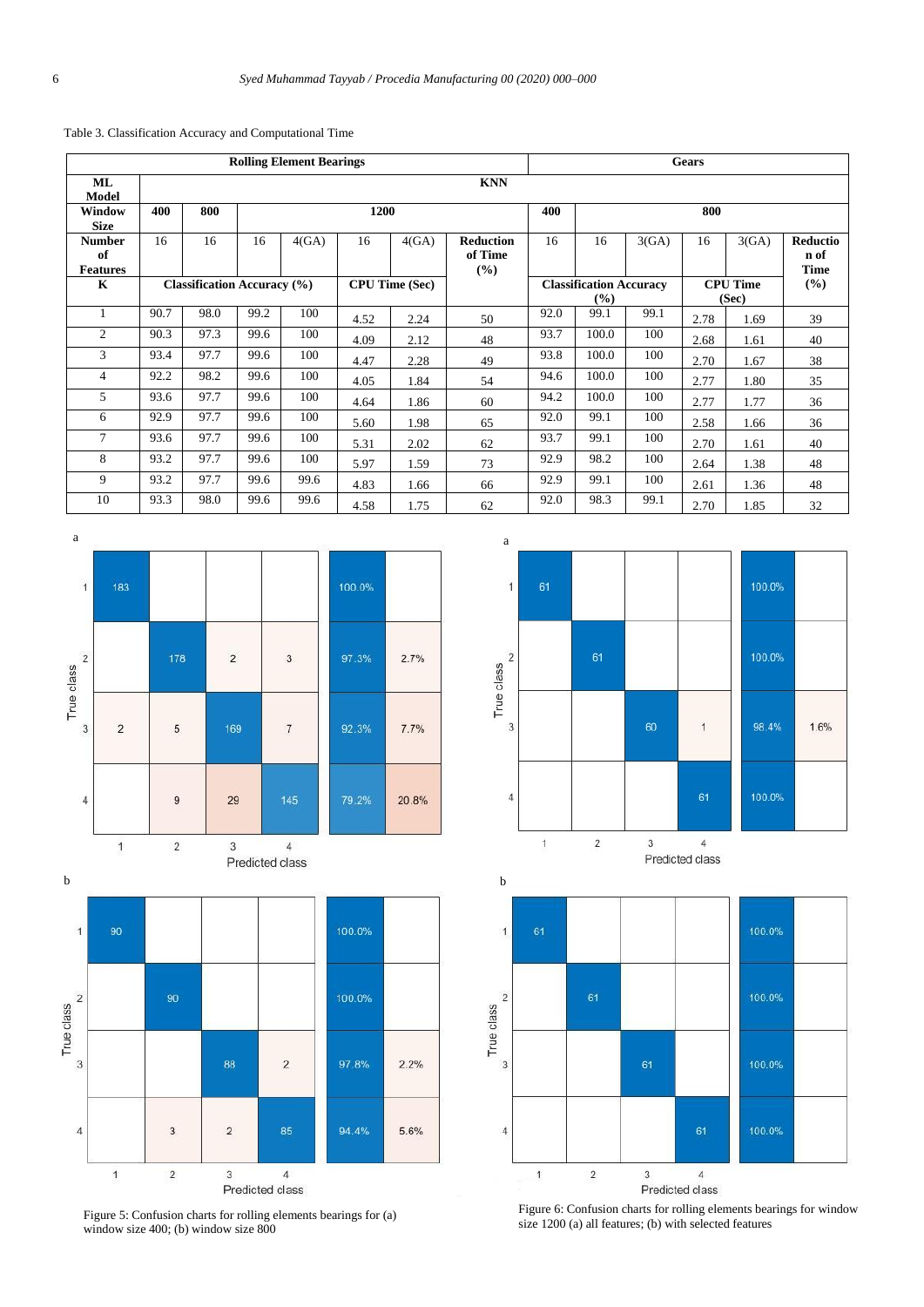

Figure 7: Confusion chart for gears at window size 400









Figure 9a: Computational time comparison for bearings



Figure 9b: Computational time comparison for gears

Table 4. Comparison with existing approaches

| Work/Approaches                                | <b>Extracted Features</b> | <b>Feature Selection</b><br>Approach                            | $\omega$ Features after Reduction | <b>Types of Bearings used</b> | <b>Considered Classes</b> | Classifier                              | <b>Misclassification Rate</b> |
|------------------------------------------------|---------------------------|-----------------------------------------------------------------|-----------------------------------|-------------------------------|---------------------------|-----------------------------------------|-------------------------------|
| Zhang<br>etal.,2<br>013<br>$[31]$              | $\overline{21}$           | Kernel<br>Principal<br>Compone<br>nt<br>Analysis                |                                   | $\overline{7}$                | Drive<br>End              | <b>SVM</b>                              | 0.47%                         |
| Jiang<br>etal.,2<br>013<br>$[32]$              | 16                        | Semi-<br>supervised<br>kernel<br>Marginal<br>Fisher<br>Analysis | 5                                 | $\overline{10}$               | Drive<br>End              | <b>SVMK</b><br>NN                       | 0.00%<br>1.50%                |
| Li<br>etal.,2<br>013<br>$[33]$                 | 14                        | Linear<br>Local<br>Tangent<br>Space<br>Alignment                | 3                                 | 7                             | Drive<br>End              | Littlew<br>oods-<br>Paley<br><b>SVM</b> | 5.71%                         |
| Zhu<br>etal.,2<br>014<br>$[34]$                | 8                         | None                                                            | 8                                 | 10                            | Drive<br>End              | <b>SVM</b>                              | 0.00%                         |
| <b>Baral</b><br>di<br>etal.,2<br>016<br>$[21]$ | $\overline{29}$           | Wrapper<br>search                                               | 5                                 | 10                            | Drive<br>End              | <b>KNN</b>                              | 0.01%                         |
| Ours                                           | 16                        | Genetic<br>Algorithm                                            | 4                                 | $\overline{4}$                | Drive<br>End              | <b>KNN</b>                              | 0.00 %                        |